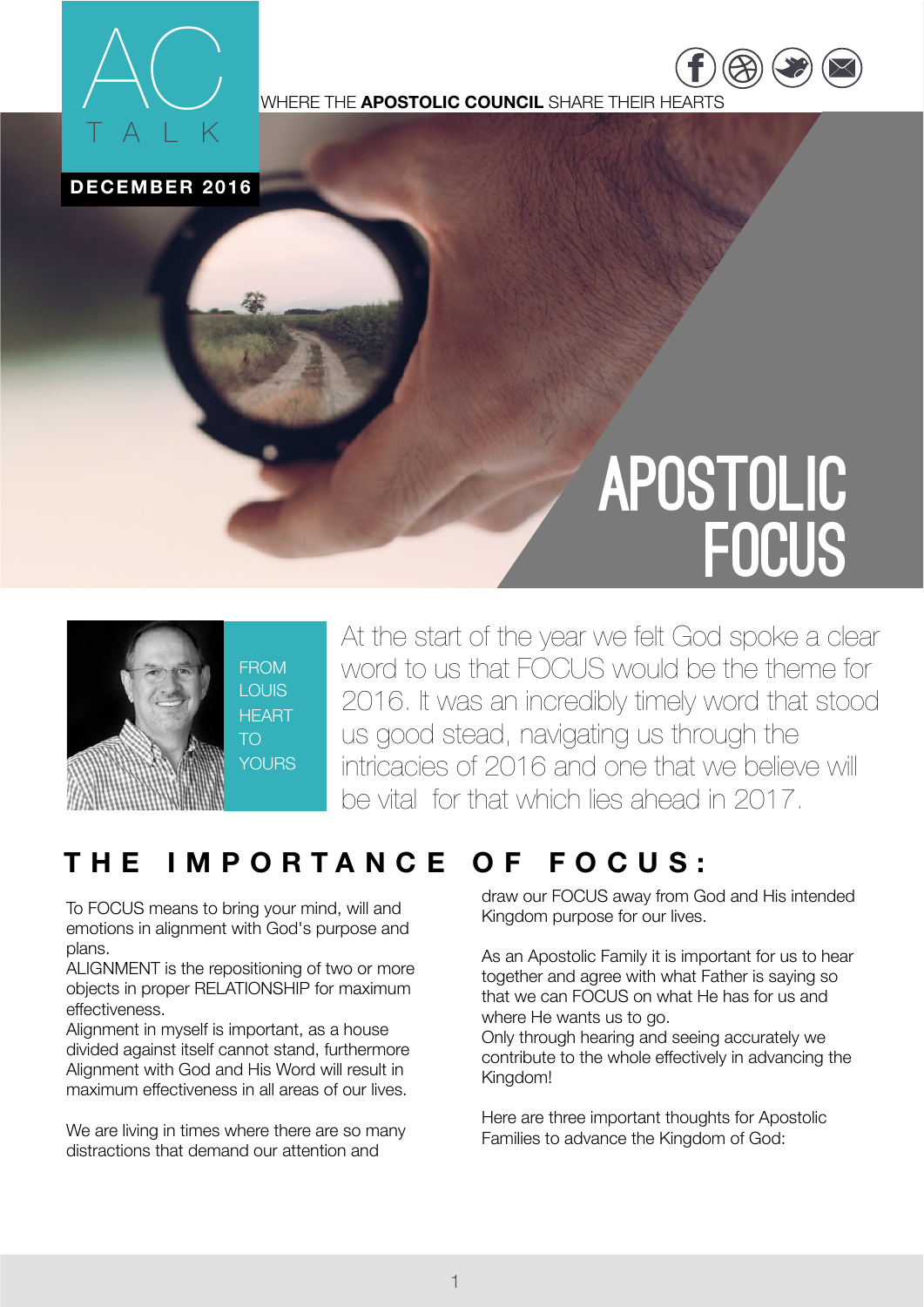#### **1. CASTING A CLEAR AND COMPELLING VISION.**

With all our personal interests, demands and distractions of this world dying for our attention, it is important to help people cast a CLEAR and COMPELLING VISION to help them FOCUS in life.

The importance of clarity:

The Latin word 'claritas' means: easy to hear and see!

When a vision is compelling, the result is that it will both constrain and persuade people, by having a powerful and irresistible effect on their lives. The combination of a clear and compelling vision causes "buy in" and joyful participation! Kingdom vision doesn't just help people to FOCUS. but it also brings hope, releases passion, conviction and enthusiasm.

#### **2. ESTABLISHING A KINGDOM CULTURE.**

We are not just about breaking and taking ground in the advancing process, but we are also about a way of life called a KINGDOM CULTURE.

With the increasing breakdown of family, moral and relational values, it is important that we establish strong COMMUNITIES that express KINGDOM CULTURE.

Where there is COMMON KNOWLEDGE and COMMON UNITY it results in COMMUNITY!

When our knowledge is based on the revelation of Jesus Christ, and His Grace and Righteousness it results in Kingdom Behavior that translates into Kingdom Culture.

The way we REFLECT, REPRESENT and REPRODUCE these values confirms our citizenship and makes us a peculiar people.

#### **3. MOTIVATE MOVEMENT.**

One of the biggest challenges we face in life is that there are lots of things said and discussed, yet the sad thing is, that at the end of the day a lot is said and little is done!

The Kingdom is always advancing even if we and our churches are not.

In Isaiah 9:7 we read:

Of the increase of His government and of peace there shall be no end, upon the throne of David and over his kingdom, to establish it and to uphold it with justice and with righteousness from the latter time forth, even forevermore. The zeal of the Lord of hosts will perform this.

Apostolic leaders and churches quickly detect unnecessary stagnation or a milling around because of a lack of clear vision, fear, apathy, frustration or lack of finances.

When they encounter stagnation they immediately realign themselves and those in their leadership teams with God and His purposes to ensure forward momentum for the advancing of the Kingdom.

At times this may look like a temporary retreat or setback, but it is in order to regroup, refocus and to find apostolic strategy for a greater Kingdom advancement.

As Kingdom people we see, live and move in a distinct way...

"Step by step we're moving forward Little by little we're taking ground..."

As we enjoy this seasonal time of rest and celebrating the King of Kings may God by His grace grant us the wisdom for great Kingdom Advancement in 2017!

Louis Els